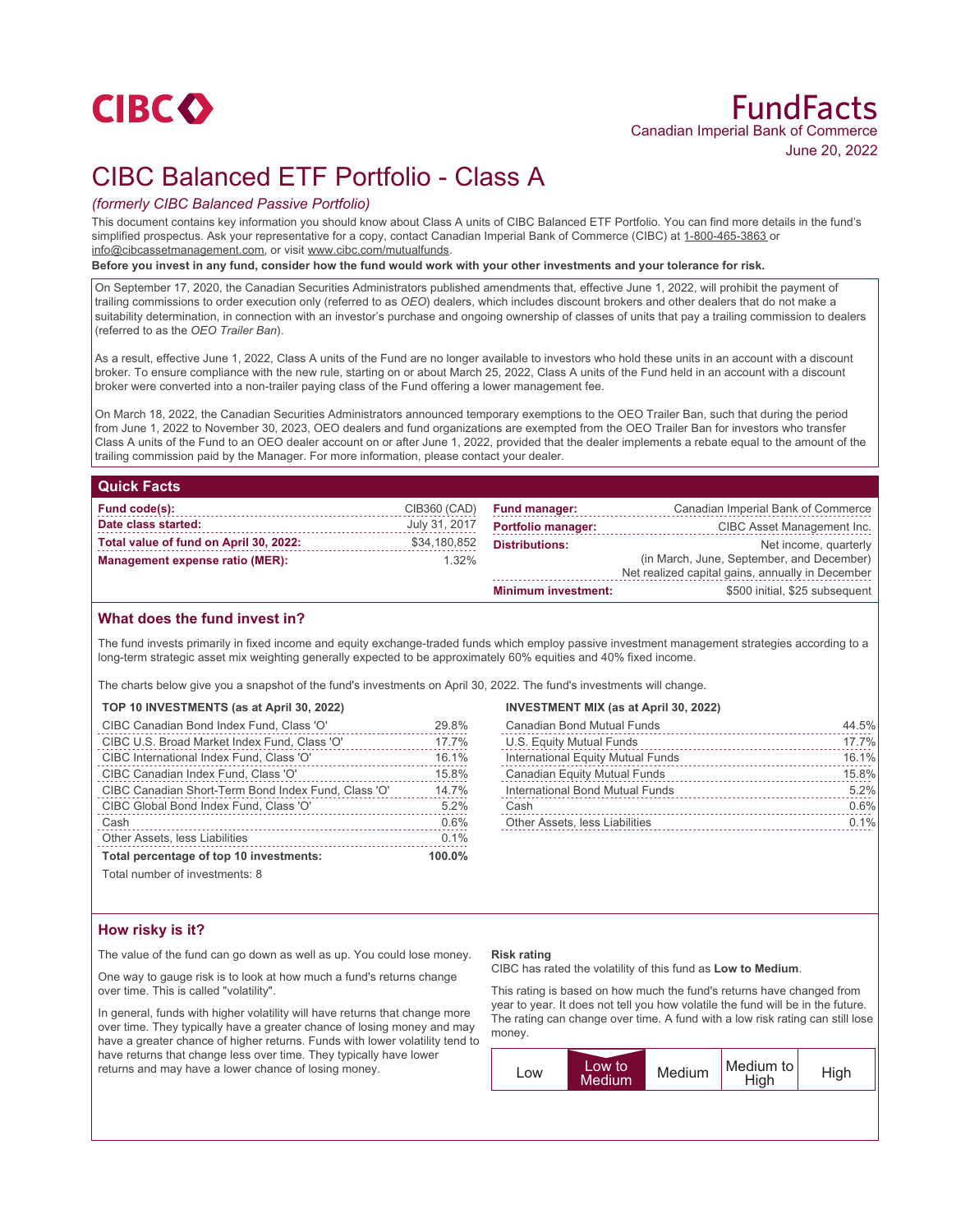## **FundFacts**

For more information about the risk rating, refer to *Investment Risk Classification Methodology* under *Specific Information About Each of the Mutual Funds Described in this Document* in the fund's simplified prospectus. For more information about specific risks that can affect the fund's returns, refer to the simplified prospectus under the section *What are the Risks of Investing in the Fund?* for the fund.

**No guarantees**

Like most mutual funds, this fund does not have any guarantees. You may not get back the amount of money you invest.

## **How has the fund performed?**

This section tells you how Class A units of the fund have performed over the past 4 years. Returns are after expenses have been deducted. These expenses reduce the fund's returns.

#### **YEAR-BY-YEAR RETURNS**

This chart shows how Class A units of the fund performed in each of the past 4 calendar years. Class A units dropped in value in 1 of the 4 years. The range of returns and change from year to year can help you assess how risky the fund has been in the past. It does not tell you how the fund will perform in the future.



#### **BEST AND WORST 3-MONTH RETURNS**

This table shows the best and worst returns for Class A units of the fund in a 3-month period over the past 4 calendar years. The best and worst 3-month returns could be higher or lower in the future. Consider how much of a loss you could afford to take in a short period of time.

|                    |         | Return 3 months ending | If you invested \$1,000 at the beginning of the period |
|--------------------|---------|------------------------|--------------------------------------------------------|
| <b>Best return</b> | $9.4\%$ | June 30, 2020          | Your investment would rise to \$1,094                  |
| Worst return       |         | -7.5%   March 31, 2020 | Your investment would drop to \$925                    |

#### **AVERAGE RETURN**

The annual compounded return of Class A units of the fund since July 31, 2017 was 4.0%. If you had invested \$1,000 in the fund on July 31, 2017, your investment would be worth \$1,206 as at April 30, 2022.

| Who is this fund for?                                                                                                                 | A word about tax                                                                                                                                                                                                                                                                                                                                                                                                                                                                                  |
|---------------------------------------------------------------------------------------------------------------------------------------|---------------------------------------------------------------------------------------------------------------------------------------------------------------------------------------------------------------------------------------------------------------------------------------------------------------------------------------------------------------------------------------------------------------------------------------------------------------------------------------------------|
| Investors who:<br>• are seeking a balance of income and long-term capital growth; and<br>• are investing for the medium to long term. | In general, you will have to pay income tax on any money you make on a<br>fund. How much you pay depends on the tax laws where you live and<br>whether or not you hold the fund in a registered plan such as a<br>Registered Retirement Savings Plan (RRSP) or a Tax-Free Savings<br>Account (TFSA).<br>Keep in mind that if you hold your fund in a non-registered plan, fund<br>distributions are included in your taxable income, whether you receive<br>them in cash or have them reinvested. |
|                                                                                                                                       |                                                                                                                                                                                                                                                                                                                                                                                                                                                                                                   |

#### **How much does it cost?**

The following tables show the fees and expenses you could pay to buy, own, and sell Class A units of the fund. The fees and expenses - including any commissions - can vary among classes of a fund and among funds. Higher commissions can influence representatives to recommend one investment over another. Ask about other funds and investments that may be suitable for you at a lower cost.

#### **1. SALES CHARGES**

There are no sales charges payable when you buy, switch, or sell units of the fund through CIBC Securities Inc. or CIBC Investor Services Inc. You may pay sales charges if you purchase units of the fund through another firm.